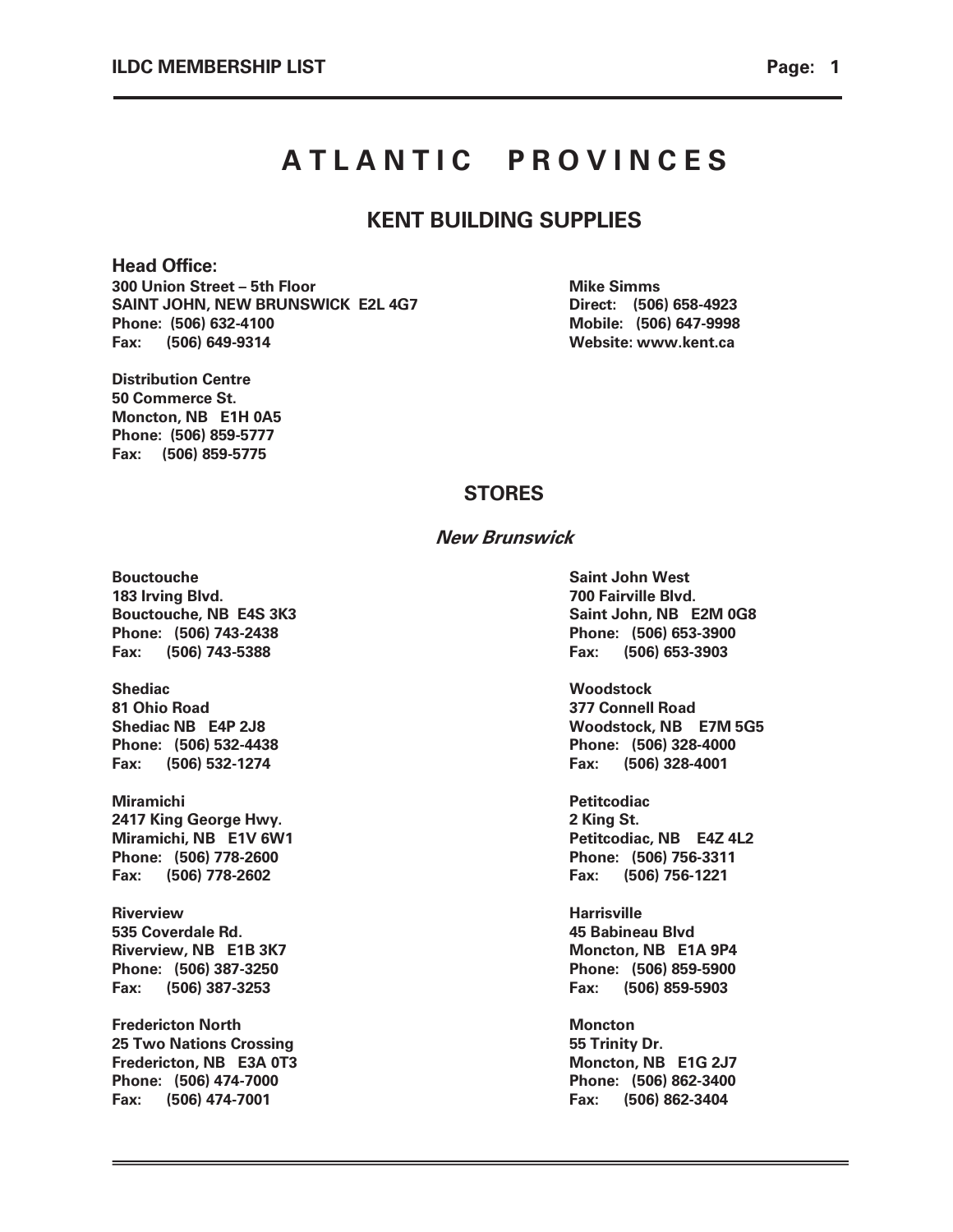### New Brunswick Continued…

**Fredericton South Saint John** Saint John 809 Bishop Dr. 85 Consumers Dr. Fredericton, NB E3C 2M6 Saint John, NB E2J 4Z6 Phone: (506) 451-3000 Phone: (506) 648-1000 Fax: (506) 443-2207 Fax: (506) 648-3041

Rothesay Sussex 797 Millennium Dr. 66 Lower Cove Rd. Rothesay, NB E2E 6E3 Sussex, NB E4E 0B7 Phone: (506) 847-6666 **Phone:** (506) 432-2930 Fax: (506) 847-6667 Fax: (506) 432-2805

St. Stephen **Edmundston** 188 King St. 2008 and 2009 and 2008 and 2009 and 2008 and 2009 and 2009 and 2009 and 2009 and 2009 and 2009 and 2009 and 2009 and 2009 and 2009 and 2009 and 2009 and 2009 and 2009 and 2009 and 2009 and 2009 and 2009 and 20 Phone: (506) 466-1250 Phone: (506) 735-1500 Fax: (506) 466-5097 Fax: (506) 735-1505

Atholville **Grand Falls** 15 Avenue Savoie **88 Power Rd.** Phone: (506) 753-7662 Phone: (506) 475-2600 Fax: (506) 789-1731 Fax: (506) 475-4282

Bathurst **Tracadie** Bathurst, NB E2A 6X2 Tracadie, NB E1X 0J6 Phone: (506) 548-2000 Phone: (506) 395-7900 Fax: (506) 548-6138 Fax: (506) 395-7901

PO Box 5777 28 Chemin du Couvent Saint John, NB E2L 4M3 Buctouche, NB E4S 3B9

St. Stephen, NB E3L 2E2 Edmundston, NB E3V 3S9

Atholville, NB E3N 4A8 Grand Falls, NB E3Y 3X4

950 St. Anne St. 871 Rue du Développement

Kent Homes **Kent Homes** (Buctouche) Phone: (506) 743-2481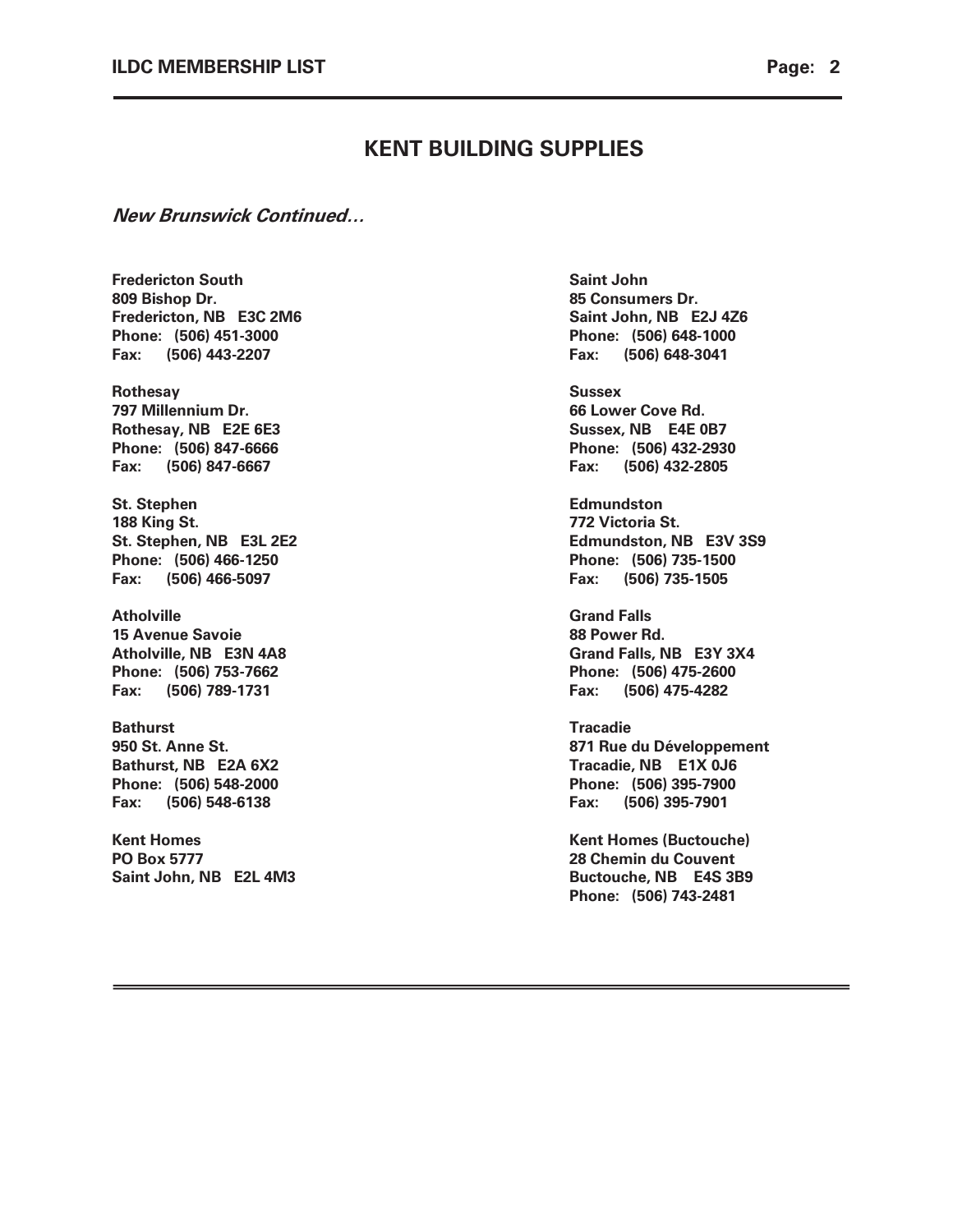Nova Scotia

Lower Sackville Yarmouth National Accounts Assembly Management Accounts Accounts A 888 Sackville Dr. 116 Starrs Rd. Lower Sackville, NS B4E 1R9 Yarmouth, NS B5A 2T5 Phone: (902) 864-2000 Phone: (902) 749-5000 Fax: (902) 864-4240 Fax: (902) 742-0310 New Minas **Halifax** 5447 Prospect Rd. 225 Chain Lake Dr. New Minas, NS B4N 3L1 **Halifax**, NS B3S 1C9 Phone: (902) 681-5993 Phone: (902) 450-2000 Fax: (902) 681-0509 Fax: (902) 450-2071 Dartmouth Amherst 680 Cutler Ave. 130 South Albion St. Dartmouth, NS B3B 0N1 1200 1200 1200 1200 1200 1300 1300 1400 1500 1600 1700 1800 1800 1800 1800 1800 1800 1 Phone: (902) 469-2000 Phone: (902) 661-7100 Fax: (902) 460-6499 Fax: (902) 661-7070 Truro Russell Lake 104 Wade St. 220 Baker St. Truro, NS B2N 6S9 Dartmouth, NS B2W 6L4 Phone: (902) 897-6300 Phone: (902) 460-7000 Fax: (902) 897-6313 Fax: (902) 460-7004 Bridgewater **Antigonish Bridgewater** Antigonish 2825 Highway 325 **35 Market Street** Wileville, NS 84V 5H2 ANTIGONISH, N.S. B2G 3B5 Phone: (902) 543-2277 Phone: (902) 863-6882 Fax: (902) 543-0267 Fax: (902) 863-3476 Port Hawkesbury Number of the United States of the Windsor 16 Paint Street, Unit 1 1 2002 12:00 12:00 12:00 12:00 12:00 12:00 12:00 12:00 12:00 12:00 12:00 12:00 12:00 1 PORTHAWKESBURY, NS B9A 3J6 WINDSOR, N.S. B0N 2T0 Phone: (902) 625-5555 Phone: (902) 798-4488 Fax: (902) 625-3936 Fax: (902) 798-0898 Sydney Stellarton 530 Grand Lake Road **60 Lawrence Blvd.** 60 Lawrence Blvd. SYDNEY, N.S. B1P 5T4 STELLARTON, N.S. B0K 1S0 Phone: (902) 562-7000 Phone: (902) 755-2555 Fax: (902 564-6935 Fax: (902) 755-2893 Inverness 15818 Central Avenue INVERNESS N.S. B0E 1N0 Phone: (902) 258-2531 Fax: (902) 528-3999

Ī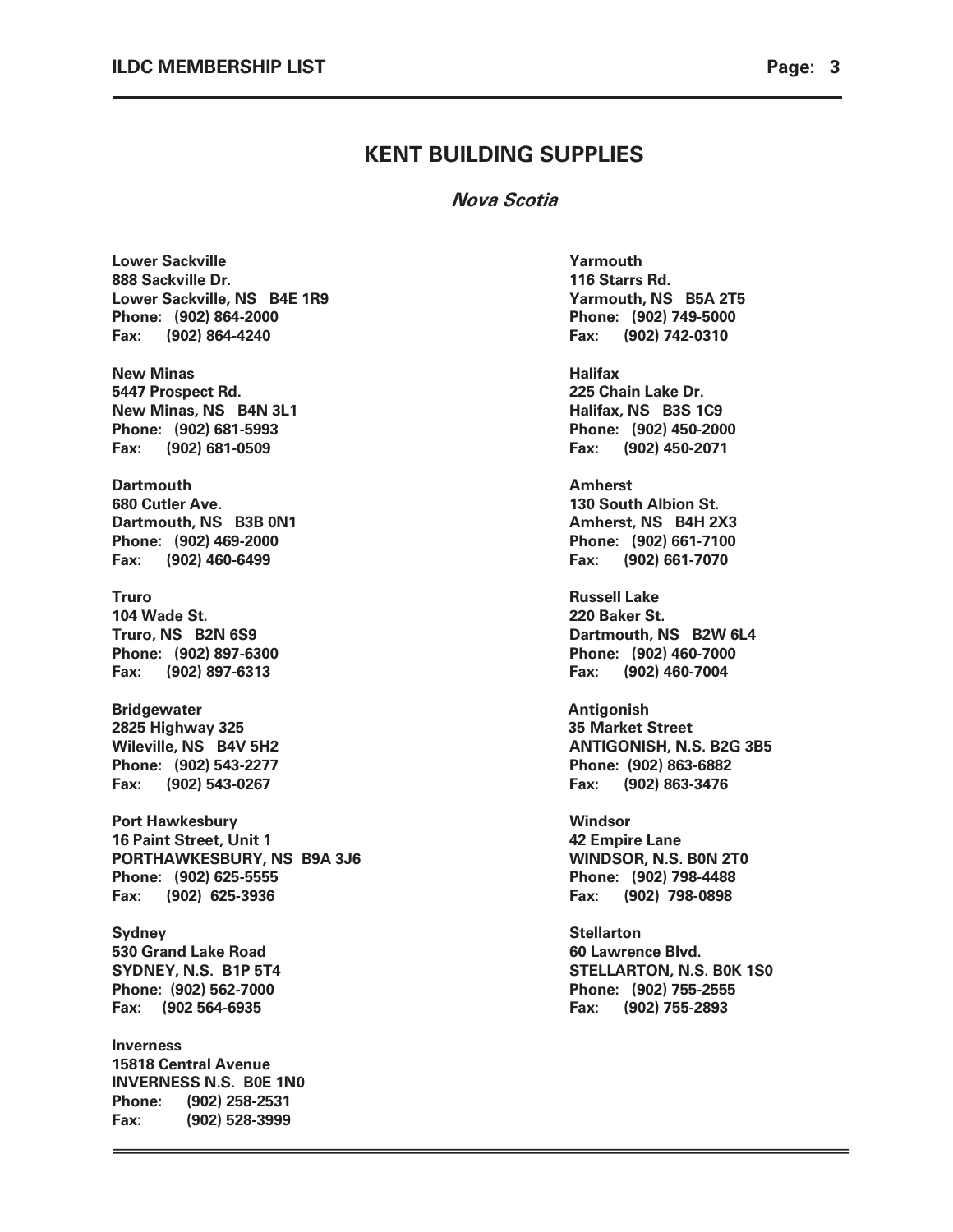Newfoundland

St. John's Nount Pearl (1999) 2008 12:00 12:00 Mount Pearl (1999) 2009 12:00 12:00 12:00 12:00 12:00 12:00 12:00 12:00 12:00 12:00 12:00 12:00 12:00 12:00 12:00 12:00 12:00 12:00 12:00 12:00 12:00 12:00 12:00 12:00 12:00 1 10 Stavenger Dr. **60 Old Placentia Rd.** 60 Old Placentia Rd. Phone: (709) 758-2500 Phone: (709) 748-3500 Fax: (709) 758-2604 Fax: (709) 748-3600

Corner Brook Gander 37 Confederation Dr. 685 Roe Ave. Corner Brook, NL A2H 0A6 Gander, NL A1V 1W8 Phone: (709) 637-7500 Phone: (709) 651-5800 Fax: (709) 637-7522 Fax: (709) 651-5803

**Clarenville** Clarenville Clarenville Conception Bay South Conception Bay South Conception Bay South Conception Bay South Conception Bay South Conception Bay South Conception Bay South Conception Bay South Conception Bay S 2 O'Mahony Dr. 20 Gateway Dr. Phone: (709) 466-8650 Phone: (709) 834-6802 Fax: (709) 466-8653 Fax: (709) 834-6805

**Contractor Supply Store Contractor Supply Store Grand Falls/Windsor** 10 Messenger Dr. 36 Duggan St. Phone: (709) 733-2000 Phone: (709) 292-3730 Fax: (709) 733-2003 Fax: (709) 292-3733

# St. John's NL 81A 5E8 Mount Pearl, NL 81N 4Y1

Clarenville, NL A5A 0C2 Conception Bay South, NL A1X 0C8

St. John's, NL 81B 0H6 Grand Falls/Windsor, NL 82A 2K6

### Prince Edward Island

Summerside Charlottetown 19 Eustane St. 65 Walsh Rd. Phone: (902) 436-4291 Phone: (902) 566-4291 Fax: (902) 436-2871 Fax: (902) 566-3391

Kensington Montague 64 Broadway St. **139 Sackville St.** 139 Sackville St. Kensington, PEI COB 1M0 Montague, PEI COA 1R0 Phone: (902) 836-4291 Phone: (902) 838-4291 Fax: (902) 836-3187 Fax: (902) 838-2137

Bloomfield 2180 Mill River East Rd. Bloomfield, PEI C0B 1E0 Phone: (902) 859-4291 Fax: (902) 859-4016

Summerside, PEI C1N 2V4 Charlottetown, PEI C1E 3H6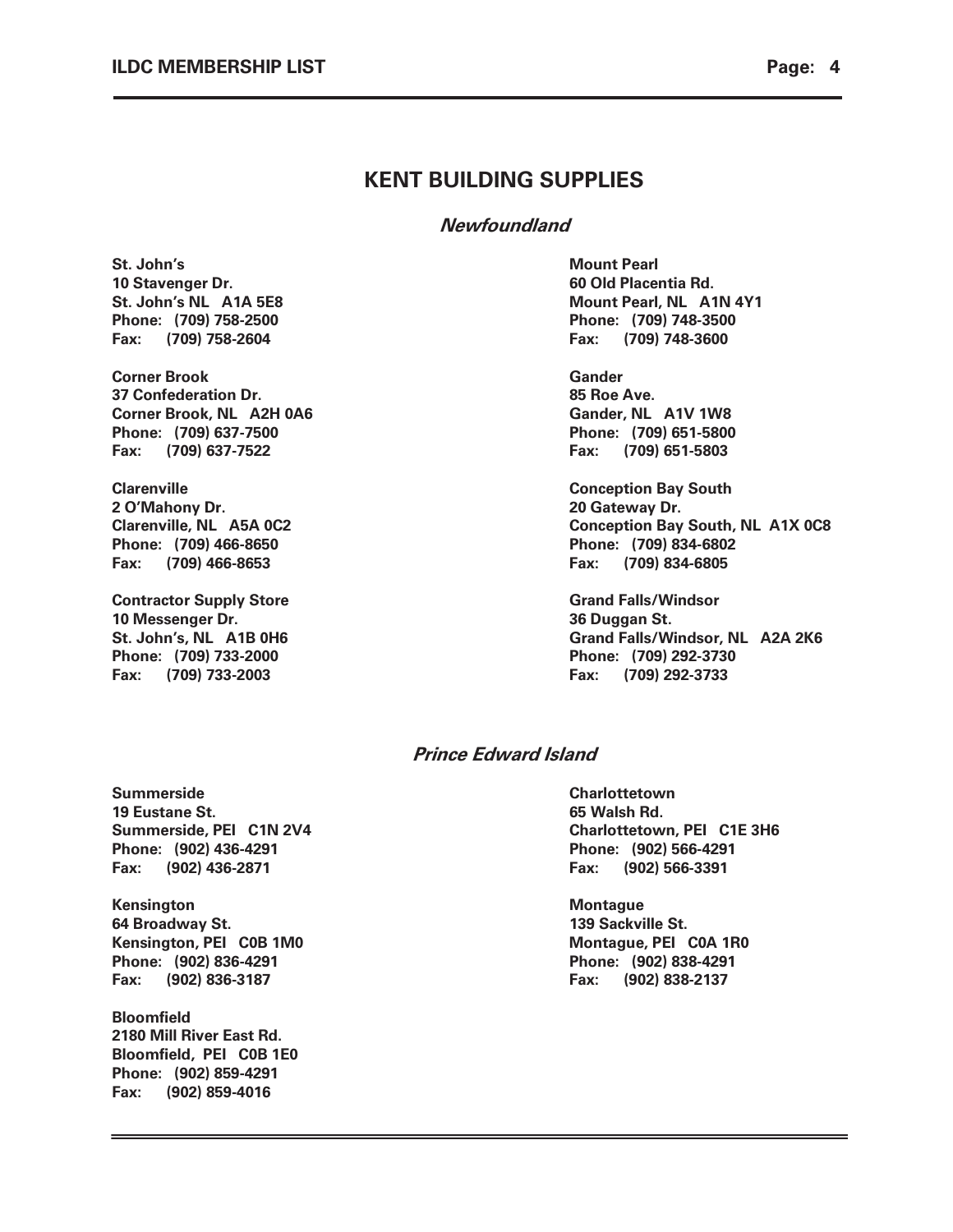Truss Plants

Atlas Truss-PEI **Atlas Truss-NB** 88 W.B. MacPhail Dr. 10 Galbraith Place Phone: (902) 892-3120 Phone: (506) 634-7474 Fax: (902) 892-6190 Fax: (506) 634-7768

Atlas Truss-NS Atlas Truss-NL 44 Colonel Joseph Scott Dr. 20 Corey King Dr. Lower Sackville, NS B4C 0B4 Mount Pearl, NL A1N 0A2 Phone: (902) 869-8800 **Phone: (709) 747-2771** Fax: (902) 869-8787 Fax: (902) 747-7725

Atlas Moncton Atlas Richibucto 280 English Drive 102 Industrial Park Fax: (506) 855-6667 Fax: (506) 523-1345

Atlas Antigonish Atlas Liverpool 65 Central Avenue 5139 White Point Road Trans-Canada Highway Liverpool, NS B0T 1K0 ANTIGONISH, N.S B2G 0B4 Phone: (902) 354-7111 Phone: (902) 863-1742 Fax: (902) 863-6920

Cornwall, PEI C0A 1H0 Saint John, NB E2M 7L1

Moncton, NB E1E 4Y9 **Richibucto**, NB E4W 4A4 Phone: (506) 855-6666 Phone: (506) 523-1344

#### **Other**

**ICS Mount Pearl ICS Lower Sackville** 9 Glencoe Drive **62 Colonel Joseph Scott** Phone: (709) 364-9785 Phone: (902) 864-4065 Fax: (709) 364-5414

Metro Operations Center **Atlas DC** 62 Colonel Joseph Scott 280 English Drive Lower Sackville, NS B4C 0E4 Moncton, NB E1E 3Y9 Phone: (902) 864-4074 Phone: (506) 874-2457

Mount Pearl, NL A1N 4S4 Lower Sackville, NS B4C 0E4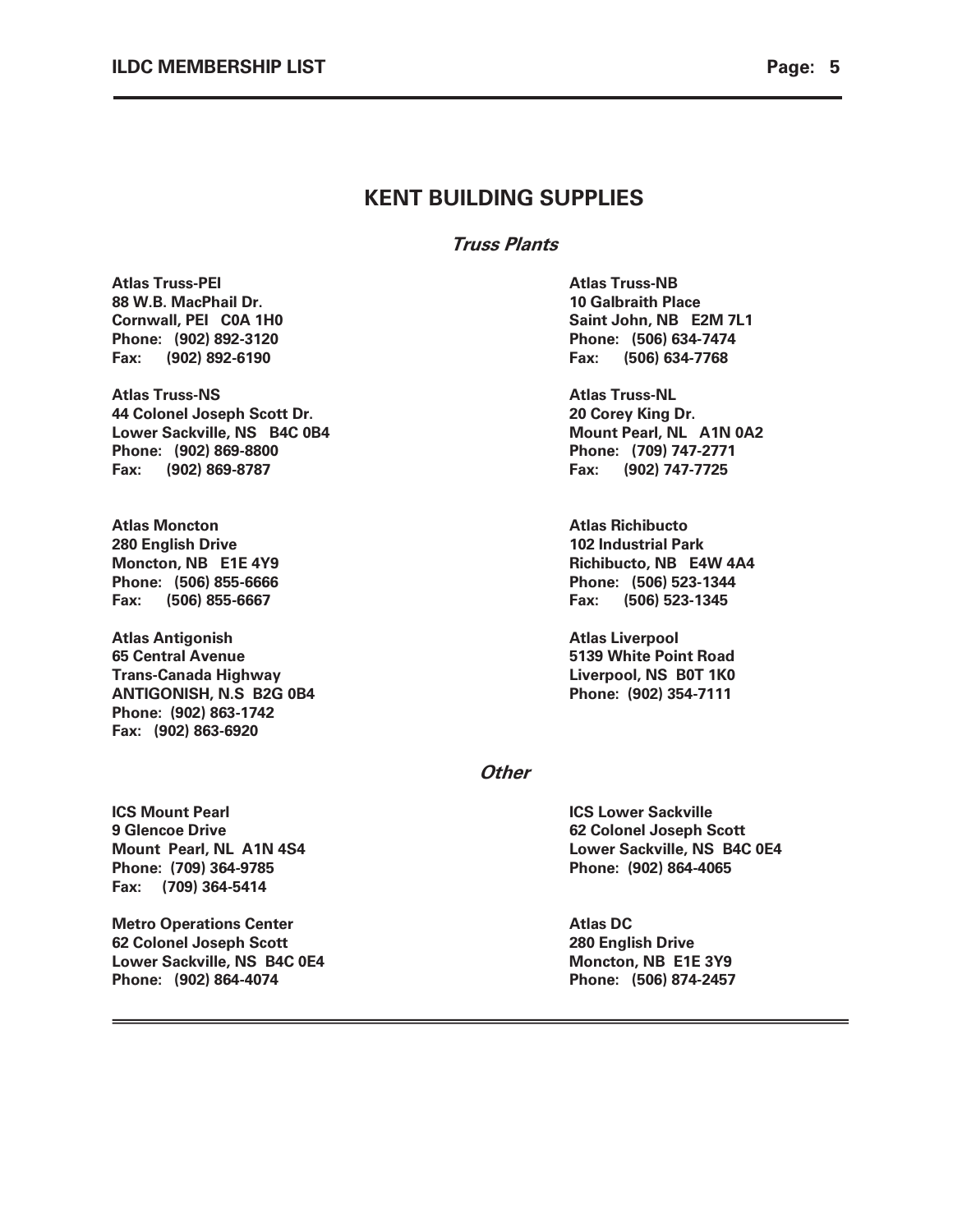# PROVINCE OF QUEBEC

# LES ENTREPRISES P. BONHOMME LIMITÉE

Head Office: 921 St-Joseph Paul Bonhomme<br>
GATINEAU, QUEBEC 382 1S8 e-mail: bonhpaul

Phone: (819) 595-3876 Sylvain Chartrand

e-mail: bonhpaul@bonhomme.ca

e-mail: schartrand@bonhomme.ca

Stores:

Bytown Lumber Inc. **Matériaux Bonhomme Inc.** All the Matériaux Bonhomme Inc. 2678 Laurier 455 Chemin McConnell ROCKLAND, ONTARIO K4K 1L5 AYLMER, QUEBEC J9H 5E1

Bytown Lumber Inc. **Bytown Lumber Inc. Bytown Lumber Inc.** 369 William St. 2129 route 300 Ouest CP 39 CARLETON-PLACE, ONTARIO K7C 4M4 LIMOGES, ONTARIO K0A 2M0

TOTAL FENCE **EXECUTES DISTRIBUTION CENTRE** 1740 Queensdale Avenue 1740 Queensdale Avenue 1740 Queensdale Avenue Ottawa, Ontario, K1T 1J6 **Hull, Quebec J82 1S8** Phone: (613) 733-9303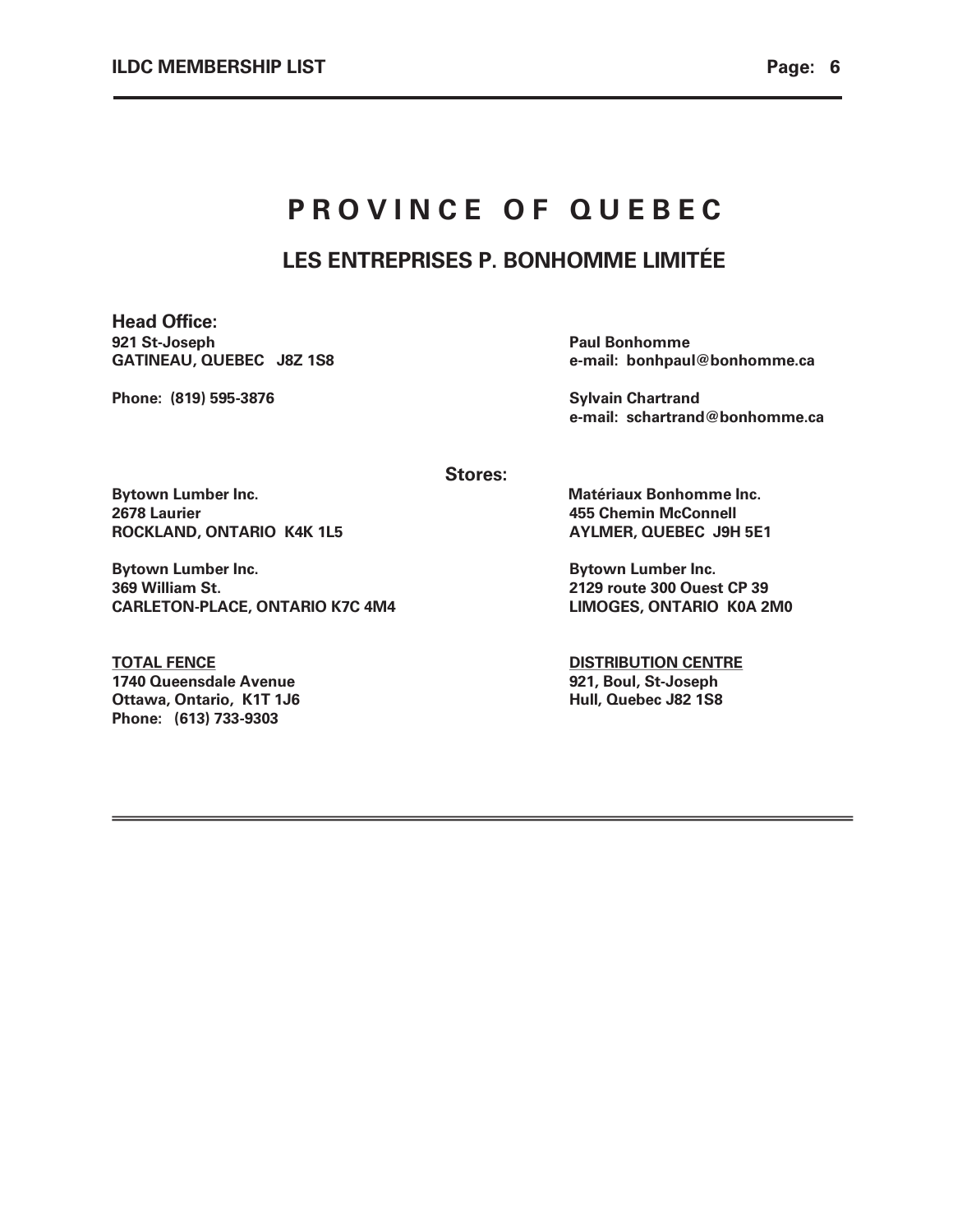### GROUPE BMR INC.

1501 Ampère Street, Suite 200 **Alexandre Lefebvre** Alexandre Lefebvre BOUCHERVILLE, QUEBEC J4B 5Z5 CEO

Phone: (450) 655-2441 e-mail: alexandre.lefebvre@bmr.co

### NUMBER OF STORES - 325

### PROVINCE OF OPERATION:

QC, ON, Maritime Provinces & French Islands of Saint-Pierre & Miquelon

(CONTACT GROUPE BMR INC. FOR A LIST OF THEIR STORES)

### UNIGYPSE

### Formerly 9371 - 1596 QUEBEC INC.

Head Office:

1400 boul La Fayette **Martin Dupre** Martin Dupre

LONGUEUIL, QUEBEC J2C 5A4 e-mail: Martin.dupre@laferte.com

Phone: (450) 674-0923

Fax: (450) 655-1766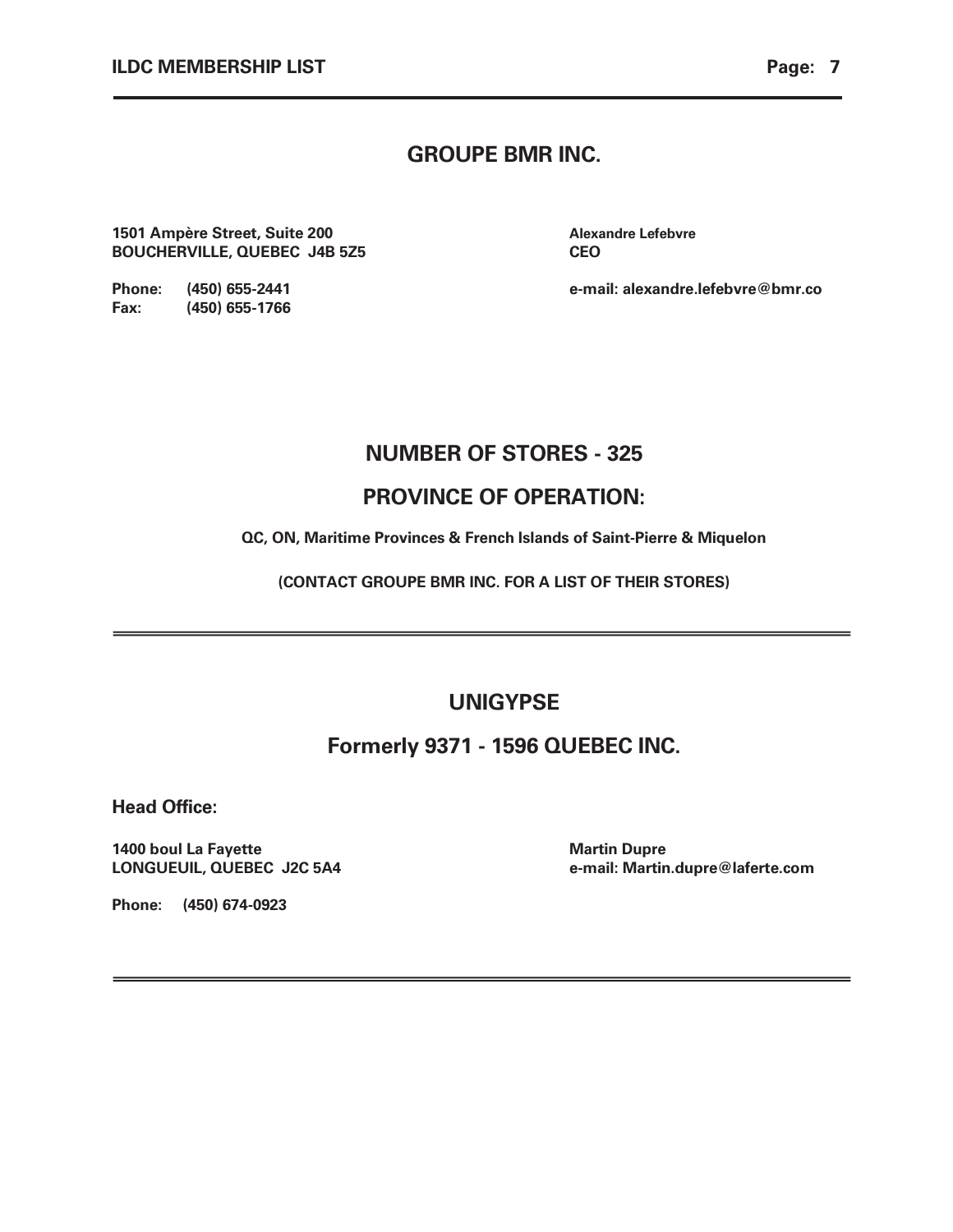# JACQUES LAFERTÉ LIMITÉE

Head Office: 1650 boul. Lemire Louis-Jacques Laferté DRUMMONDVILLE, QUEBEC J2C 5A4 e-mail: louis.laferte@laferte.com Phone: (819) 477-8950 Fax: (819) 472-1591 Phone: (819) 850-1950

www.laferte.com

Stores:

5725 boul. Laurier Ouest (Route 116) ST-HYACINTHE, QUEBEC J2S 3V9

Phone: (450) 773-9256 Fax: (450) 773-6471

500 rue Notre-Dame 1650 boul. Lemire ACTON VALE, QUEBEC J0H 1A0 DRUMMONDVILLE, QC J2C 5A4 Phone: (450) 546-2761 Phone: (819) 477-8950 Fax: (450) 546-4635 Fax: (819) 478-1591

# MATÉRIO LAURENTIENS INC.

### Head Office and store:

2159 boul. Labelle **Michel Martoccia** Michel Martoccia

Phone: (450) 438-9780

ST-JEROME, QUEBEC J7Y 1T1 e-mail: mmartoccia@materio.ca

Fax: (450) 438-5970 Administration : admin@materio.ca

Stores:

7700 boulevard Laurier 957, chemin des Hauteurs Phone: (450) 478-7557 Phone: (450) 224-8555 Fax: (450) 478-5300 Fax: (450) 224-2826

Ī

Matériaux Laurentiens Inc. Matériaux Laurentiens Inc. (division Boiserie, Portes & Fenétres) (division Maison Progression) 2159 boulevard Cure-Labelle 370, boulevard Lajeunesse Quest St-Jerome, Quebec J7Y 1T1 St-Jerome, Quebec, J7Y 4C2 Phone : (450) 438-3577 Phone : (450) 431-9333 Fax: (450) 438-5970 Fax : (450) 432-5622

Matériaux Laurentiens Inc. Matériaux Laurentiens Inc. Terrebonne, QC J7M 2K8 St-Hippolyte, Quebec J8A 1L1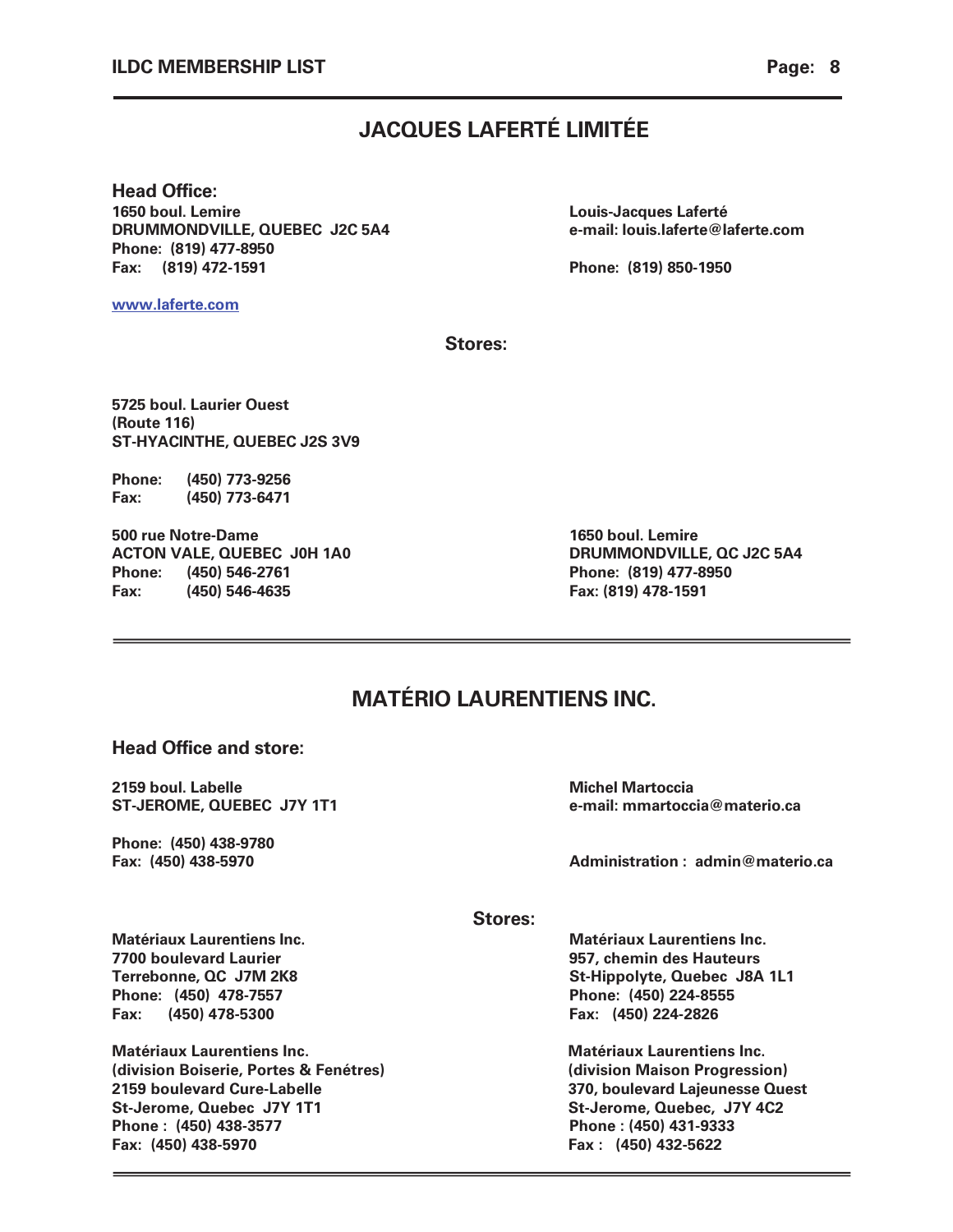# MATÉRIO LAURENTIENS INC.

#### Stores Continued…

Bois Leger Concept **Matériaux Laurentiens Inc.** 971, chemin du lac Echo (division Multistruc) Phone : 450-565-3553 Phone: (450) 553-8330 Fax: (450) 224-7504 Fax: (450) 432-5622

370 boul. Lajeunesse O. Materio St-Antoine St-Jérome, Québec J7Y 4E5 16683 boul. Cure-labelle Phone: (450) 431-9333 Mirabel, Québec J7J 2G7 Fax: (450) 432-5622 Phone: (450) 432-6555

Prévost, Quebec J0R 1T0 1001, boulevard Roland-Godard Phone: (450) 224-2918 St-Jerome, Quebec J7Y 4C2

Hybrid Joist **Matériaux Laurentiens Inc.** Matériaux Laurentiens Inc. Fax: (450) 432-5128

# LEFEBVRE & BENOIT

### Head Office and store: Marc-André Lefebvre

4500, Bernard-Lefebvre (ST-V.P.) LAVAL, QUEBEC H7C 0A5 e-mail:

malefebvre@lefebvrebenoit.com

Phone: (514) 381-7456 Fax: (450) 667-8447

Branch:

L & B Building Supply 10 Auction Lane BRAMPTON L6T 5V8

Phone: (905) 460-8391 Fax: (905) 790-1505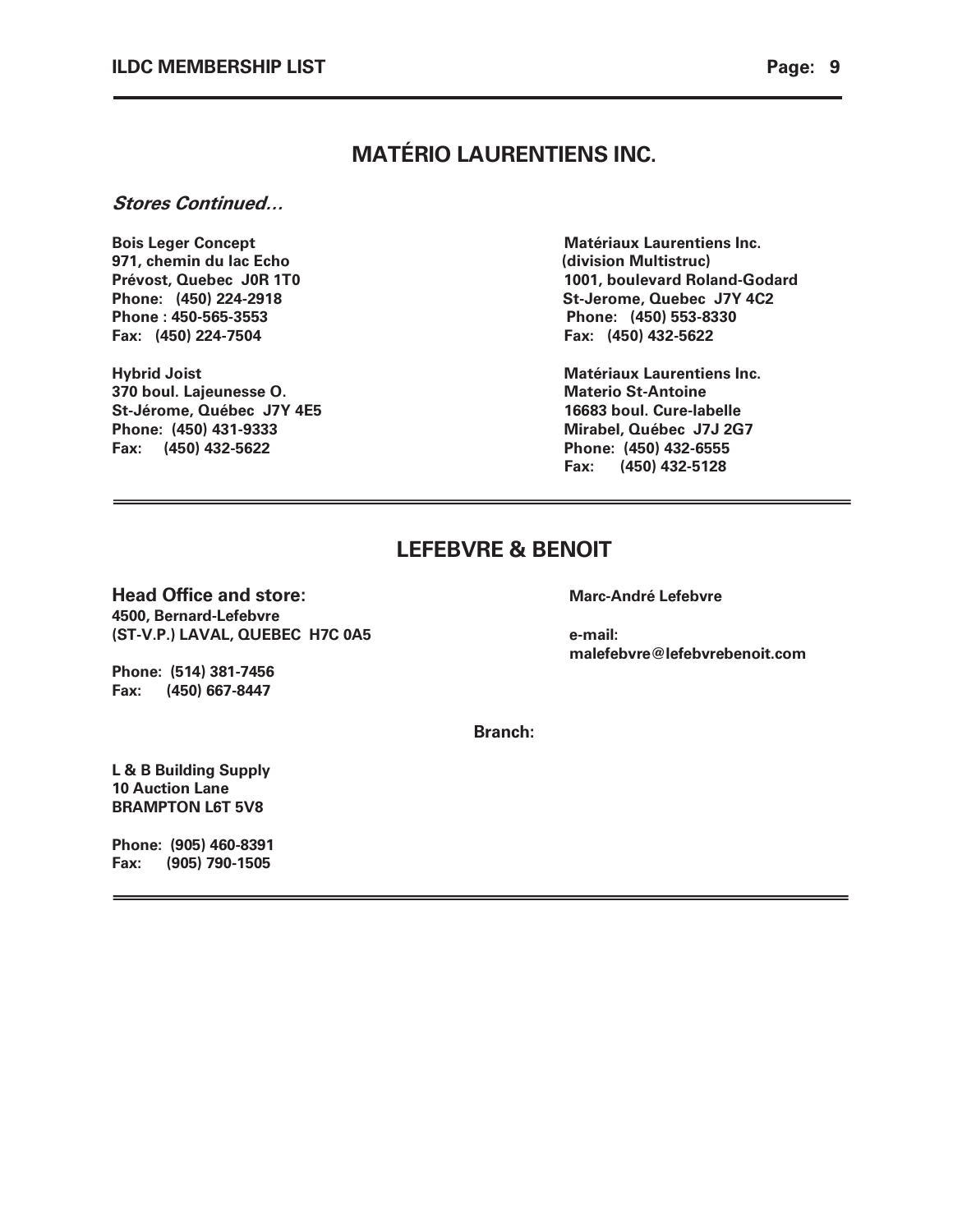### L. VILLENEUVE & CIE (1973) LIMITÉE

Head Office and Store: 6199 boul. St-Laurent **Michel Arseneault** Michel Arseneault MONTREAL, QUEBEC H2S 3L8 Cell: (514) 831-4349

e-mail: michel.arseneault2@gmail.com

Phone: (514) 274-2446 **Manager: Alain Rivard** Manager: Alain Rivard Fax: (514) 274-3824 Lumber Buyer: Yvan Brisson

# PROVINCE OF ONTARIO

# COPP BUILDING MATERIALS LIMITED

Head Office: 45 York Street Steve Copp 345 York Steve Copp

LONDON, ONTARIO N6A 1A4 e-mail: ssc@coppsbuildall.com

Phone: (519) 679-9090

Fax : (519) 679-2887 Executive Assistant: Dianne Scott

Stores:

4333 Colonel Talbot Road 2090 Dundas Street East

1640 Fanshawe Park Road West 1640 Fanshawe Park Road West LONDON, ONTARIO N6H 5K9 LONDON, ONTARIO N6A 1A4

**FloorSource Inc.** The Contract of the Contract of Truss Ltd. The Truss Ltd. 4333 Colonel Talbot Road 1917 Mallard Road LONDON, ONTARIO N6P 1P9

LONDON, ONTARIO N6P 1P9 LONDON, ONTARIO N5V 1R2

Box 190, Lambeth Station **LONDON, ONTARIO N6H 5M1**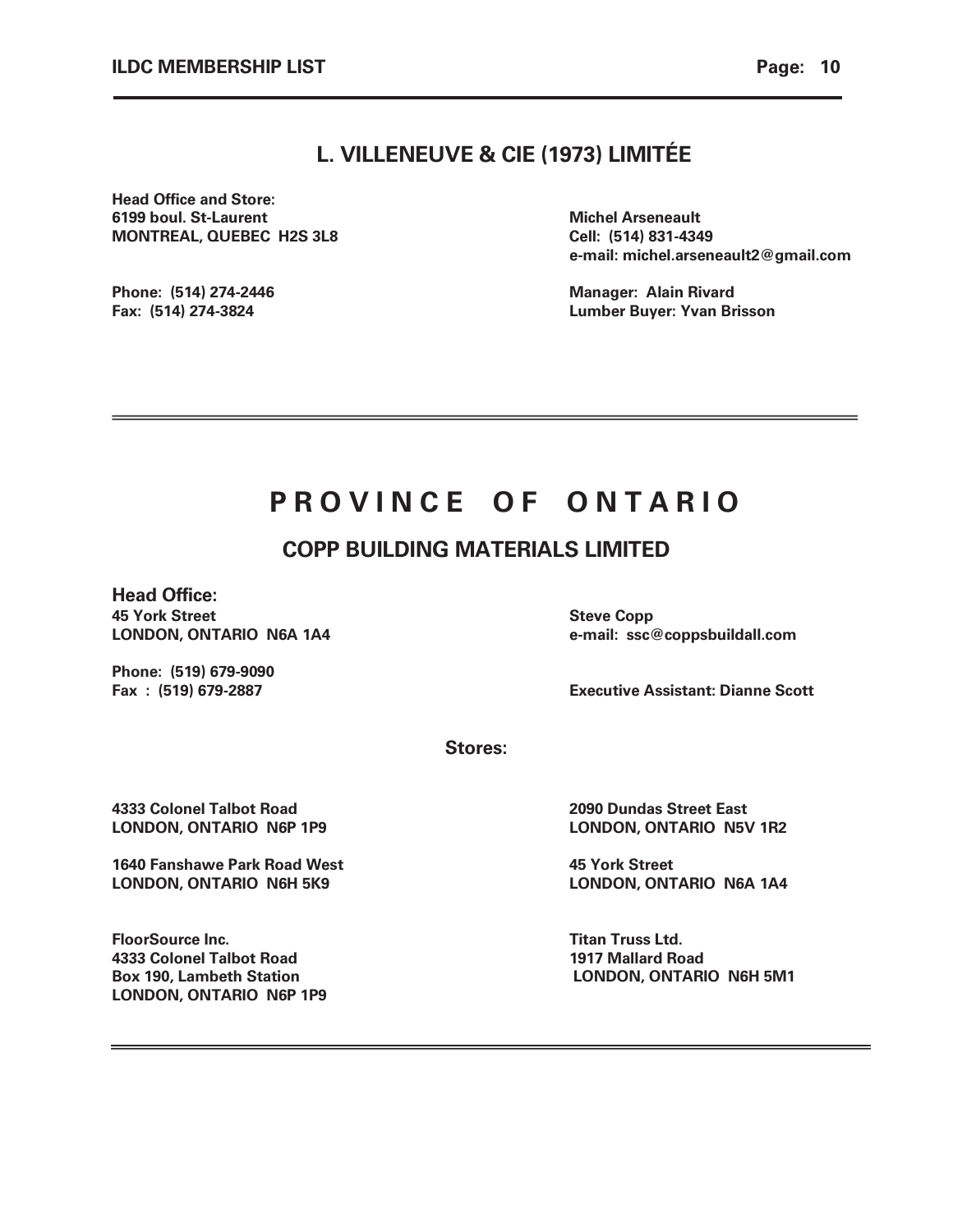### EMARD BROS. LUMBER COMPANY LIMITED

Head Office: P.O. Box 365 Chris Emard 840 - 10th Street East e-mail: chris@emardlumber.ca CORNWALL, ONTARIO K6H 5T1 Andrew Emard

 e-mail: andrew@emardlumber.ca Casey Emard e-mail: casey@emardlumber.ca Hannah Emard e-mail: hannah@emardlumber.ca

Phone: (613) 932-5660 **Fax: (613) 932-5441** 

Store:

St. Lawrence Structures - St. Laurent Inc. Emard Bros. Lumber P.O. Box 25 63 Dickinson Drive 1440 Tenth St. East INGLESIDE, ONTARIO K0C 1M0 CORNWALL, ONTARIO K6H 5R9 Phone: 613-537-2433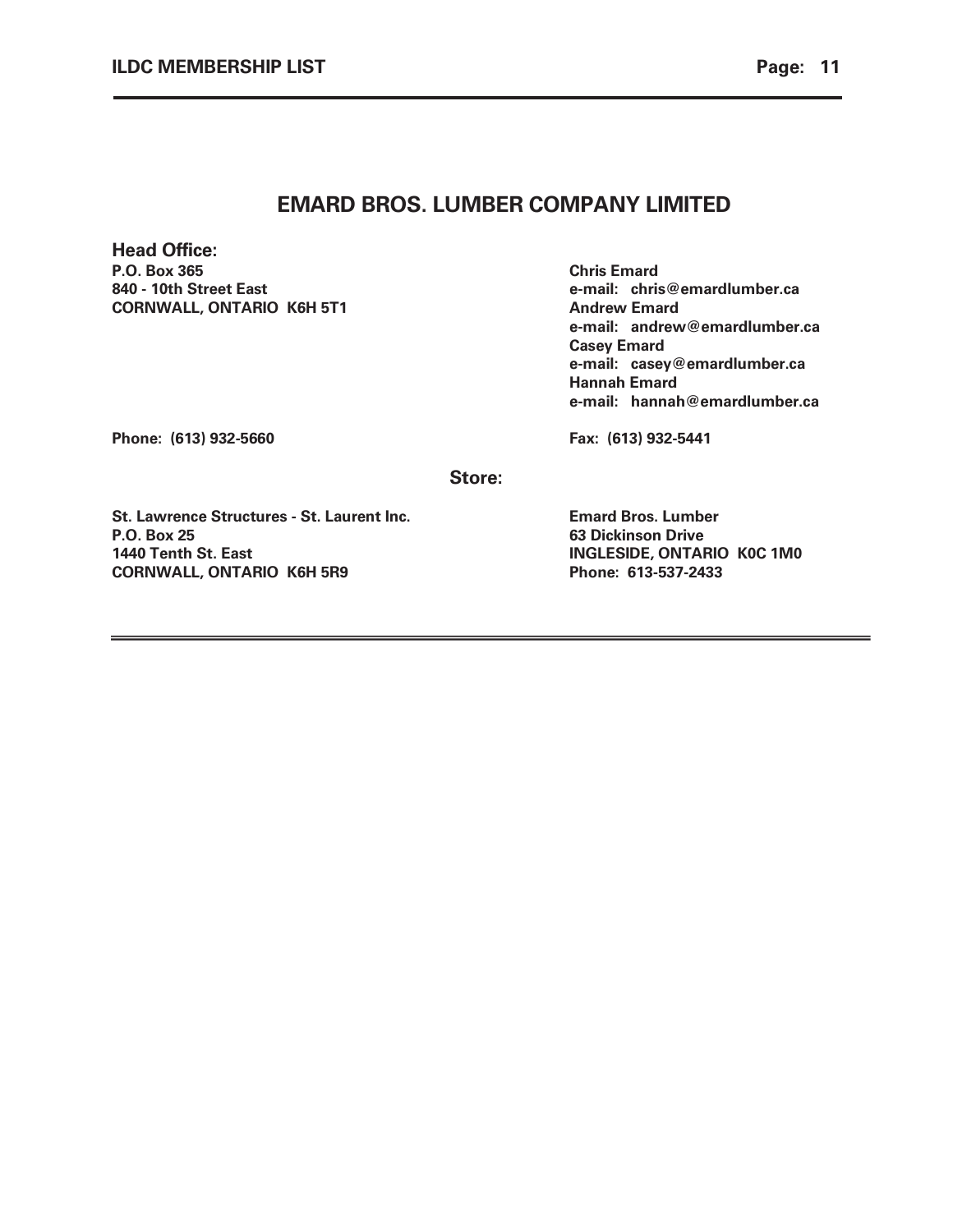### SIMCOE BLOCK (1979) LIMITED

### Head Office and store:

140 Ferndale Dr., North **Matthew Gariepy Matthew Gariepy** P.O. Box 250 matt@simcoeblock.com BARRIE, ONTARIO L4M 4T2 Phone: (705) 728-1773 Fax: (705) 728-1778 www.simcoesolutions.com

Stores:

Simcoe Building Centre (and Design Loft) Simcoe Door & Trim 140 Ferndale Dr., N. 168 Tiffin St. BARRIE, ONTARIO L4M 4T2 BARRIE, ONTARIO L4N 2N4 Phone: (705) 728-1773 Phone: (705) 797-1413 Fax: (705) 728-1778 Fax: (705) 797-0487

Simcoe Building Centre (and Design Loft) Simcoe Northern Supply 261 Cedar Lane 14 Toulouse Cres. BRACEBRIDGE, ONTARIO P1L 0A1 STURGEON FALLS, ONTARIO P2B 0A5 Phone: (705) 645-5296 Phone: (705) 753-5202 Fax: (705) 645-7240 Fax: (705) 885-2500

335 Raglan St. 12 Sarjeant Drive COLLINGWOOD, ONTARIO L9Y 3Z1 BARRIE, ONTARIO L4N 4V8 Phone: (705) 445-1504 Phone: (705) 797-0114 Fax: (705) 446-3051 Fax: (705) 797-0487

Simcoe Masonry Centre 207 Tiffin St. BARRIE, ONTARIO L4N 2N3 Phone: (705) 726-6543 Fax: (705) 725-7195

Simcoe Building Centre **Elegant Solutions Quartz Countertops**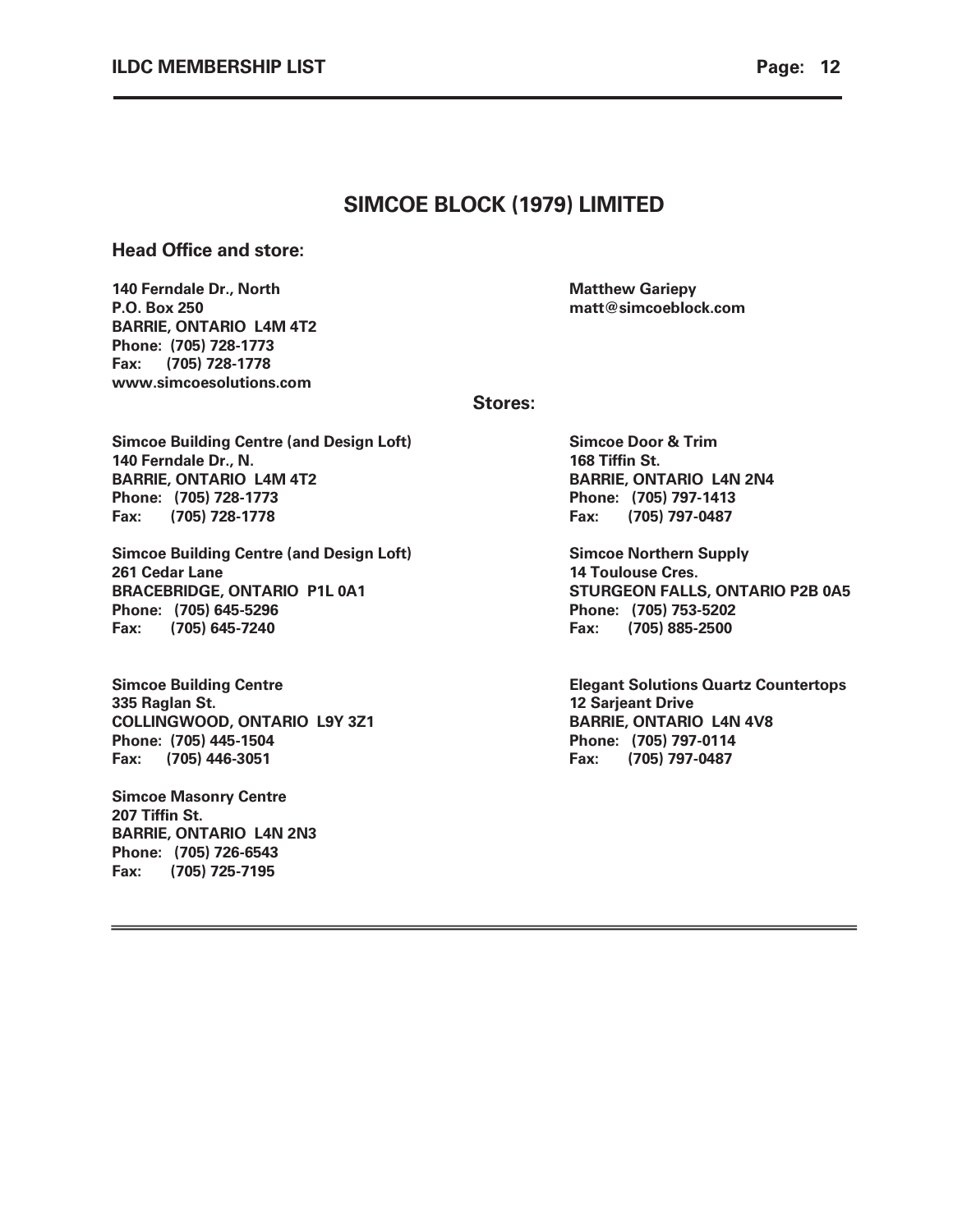### SOO MILL & LUMBER COMPANY LIMITED

Head Office: 539 Great Northern Road Joel Rowswell – President SAULT STE. MARIE, ONTARIO P6B 5A1 e-mail: Joel.Rowswell@soomill.com

Phone: (705) 759-0443 Fax: (705) 759-3901

Stores:

4 Kilborn Rd. 539 Great Northern Road Phone: (705) 848-2282 Phone: (705) 759-0533 Fax: (705) 848-7947 Fax: (705) 759-0722

Soo Mill Truss Manufacturing Plant 94 Sackville Road SAULT STE MARIE, ON P6B 4T6 Contact: Paul MacGillivray Phone: (705) 541-8414 Email: pmacgillivray@soomill.com

ELLIOT LAKE, ONTARIO SAULT STE. MARIE, ONTARIO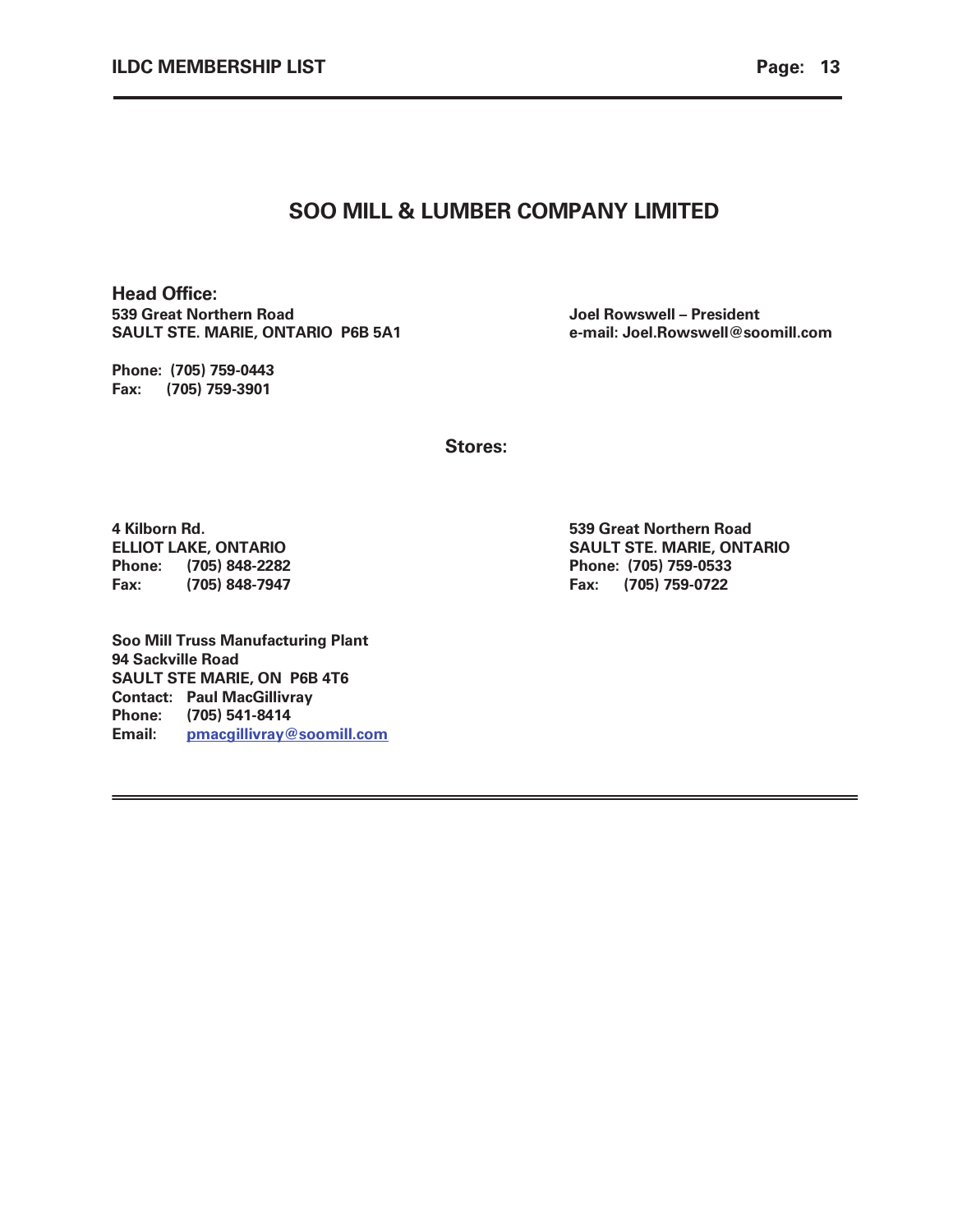### TURKSTRA LUMBER COMPANY LIMITED

Head Office: Jon Wagner HAMILTON, ONTARIO L9A 3S6

1050 Upper Wellington e-mail: jwagner@turkstralumber.com

Phone: (905) 388-8222 Executive Assistant: Dianne Murfin Fax: (905) 388-1999 e-mail: dmurfin@turkstralumber.com www.turkstralumber.com

Stores:

61 Hamilton Street 281-287 Arvin Ave

304 Station Road 54 Oxford Street SMITHVILLE, ONTARIO LOR 2A0 BRANTFORD, ONTARIO N3R 5C6

308 Gorham Road 355 Mill Street RIDGEWAY, ONTARIO L0S 1N0 DUNDAS, ONTARI0 L9H 2L9

200 Ramsey Drive **1996** March 200 Ramsey Drive **1996** March 200 March 200 Ramsey Drive 200 March 200 March 200 March 200 March 200 March 200 March 200 March 200 March 200 March 200 March 200 March 200 March 200 March 200 M DUNNVILLE, ONTARIO N1A 2X1 NIAGARA FALLS,ONTARIO L2H 1J1

170 Beverly Street **1050 Upper Wellington** CAMBRIDGE, ONTARIO N1R 5T8 **HAMILTON, ONTARIO L9A 3S6** 

545 Queensway West SIMCOE, ONTARIO N3Y 4J9 P#: (519) 428-5111 F#: (905) 428-0528

WATERDOWN, ONTARIO L0R 2H0 STONEY CREEK, ONTARIO L8E 2M3 P#: (905) 689-6604 F#: (905) 689-4990 P#: (905) 573-8746 F#: (905) 573-8500

P#: (905) 957-3318 F#: (905) 957-7339 P#: (519) 759-3150 F#: (519) 759-5902

P#: (905) 894-5200 F#: (905) 894-5206 P#: (905) 628-9924 F#: (905) 774-3436

P#: (905) 774-7571 F#: (905) 894-5206 P#: (905) 374-0176 F#: (905) 374-9827

P#: (519) 623-1410 F#: (519) 622-2361 P#: (905) 388-8220 F#: (905) 388-6261

#### MANUFACTURING LOCATIONS:

**Turkstra Trusses Turkstra Mill** 304 Station Rd. 304 Station Rd. SMITHVILLE, ONTARIO L0R 2A0 SMITHVILLE, ONTARIO L0R 2A0 Phone: (905) 957-3319 Phone: (905) 957-1252 Fax: (905) 957-0159 Fax: (905) 957-2622 www.turkstratrusses.ca www.turkstramill.ca

370 Green Rd. 260 Dunsmure Road STONEY CREEK, ONTARIO L8E 2B3 HAMILTON, ONTARIO L8M 1A8 Phone: (905) 561-1114 Fax: (905) 664-1377 www.turkstrawindows.ca

Turkstra Windows Lawson Lumber – Division of Turkstra Lumber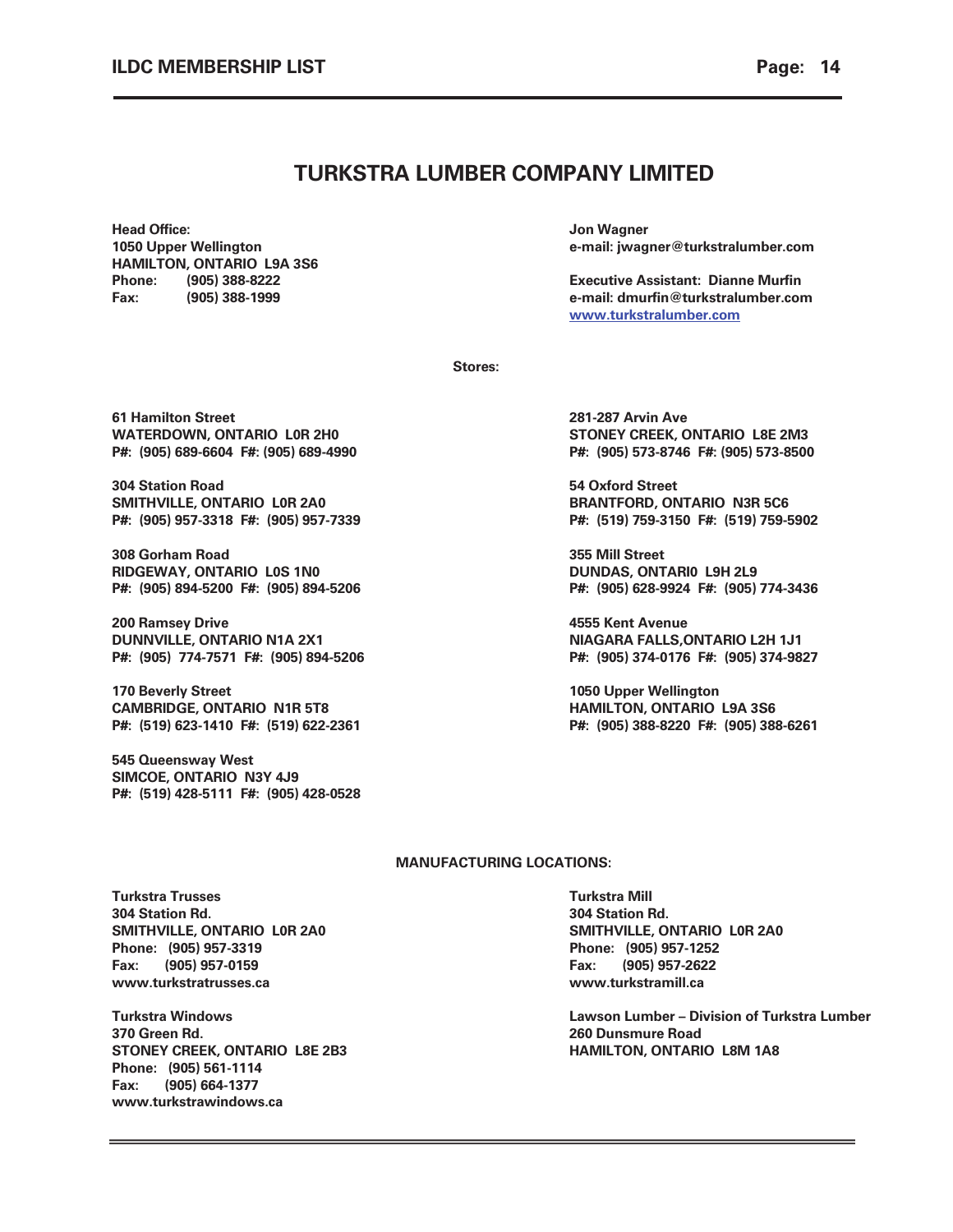### UNITED BUILDING PRODUCTS

Head Office: 43 Bentley Avenue **Marc Latreille** OTTAWA, ONTARIO K2E 6T7 General Manager Phone: (613) 226-1370 Direct/Cell: (613) 880-7582 Fax: (613) 226-2325 e-mail:

marclatreille@unitedbuildingproducts.ca

# YVON BUILDING SUPPLY INC.

Head Office:

4331 Mainway Tom Scott BURLINGTON, ONTARIO L7L 5N9 President Phone: (905) 635-8700 Direct/Cell: (905) 220-2707

Fax: (905) 635-8688 e-mail: tom@yvonbuildingsupply.ca

Stores:

Arrlin Interior Supply **The Contract of Supply Supply** Yvon Building Supply A division of Yvon Building Supply **615 Bowes Rd.** 25 Meteor Drive Unit #13 Etobicoke, ONTARIO M9W 1A3 Vaughan, ONTARIO L4K 1J5 Phone: 416-798-9200 Phone: 905-669-2761 Fax: 416-798-1133 Fax: 905-738-5011

Yvon Building Supply<br>
5185 Concession Rd. #8 (1994) STAR Supply<br>
A division of Yvon Building Maidstone, ONTARIO N0R 1K0 20 McGregor Pl Phone: 519-737-2127 Chatham, ONTARIO N7M 5J4 Fax: 519-737-2128 Phone: 519-352-0720

Costa Building Supply Inc. 4331 Mainway Burlington, ONTARIO L7L 5N9

A division of Yvon Building Supply Fax: 519-352-7557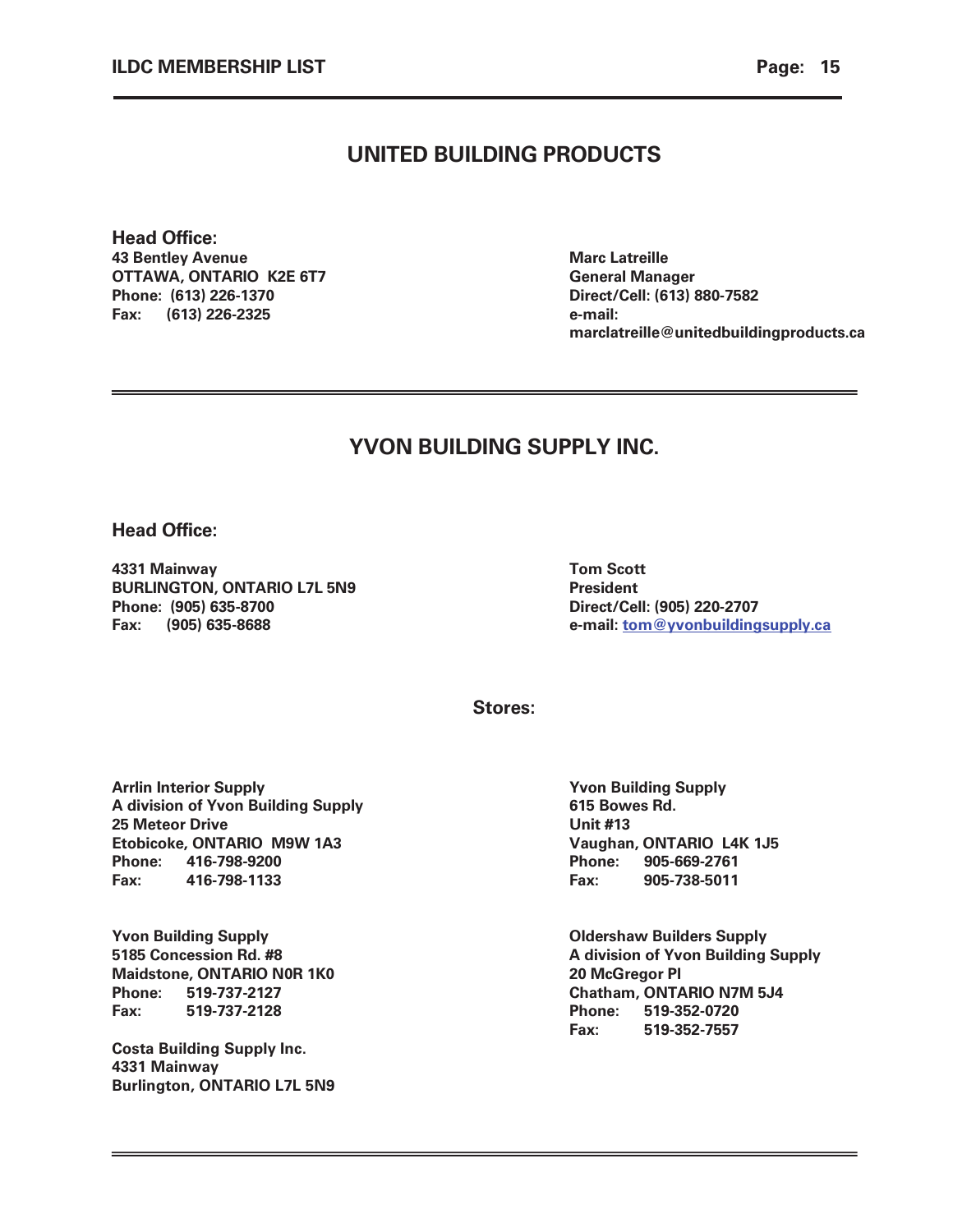# WESTERN PROVINCES

# FEDERATED CO-OPERATIVES LIMITED

Home and Building Solutions

P.O. Box 1050 Cody Smith Saskatoon, Sask., S7K 3M9 (HABS) Director Phone: (306) 244-3311 www.fcl.crs

401 – 22<sup>nd</sup> Street East **Home & Building Solutions** Fax: (306) 244-3403 e-mail: Cody.Smity@fcl.crs Direct: (306) 244-3168

# Home Centres and Agro Centres

# PROVINCE OF OPERATION:

BC/AB/SK/MB

(CONTACT FEDERATED CO-OP FOR A LIST OF THEIR STORES)

# FRIES TALLMAN LUMBER (1976) LTD.

Head Office:

1737 Dewdney Ave. Kevin Stricker New York 1990 and the Kevin Stricker REGINA, SK S4R 1G5 Phone: (306) 559-6303 Phone: (306) 525-2791 Cell: (306) 537-6191

Fax: (306) 565-2747 e-mail: kevin@friestallman.com

Stores:

197 Victoria Ave. FORT QU' APPELLE, SK S0G 1S0 Phone: (306)332-2833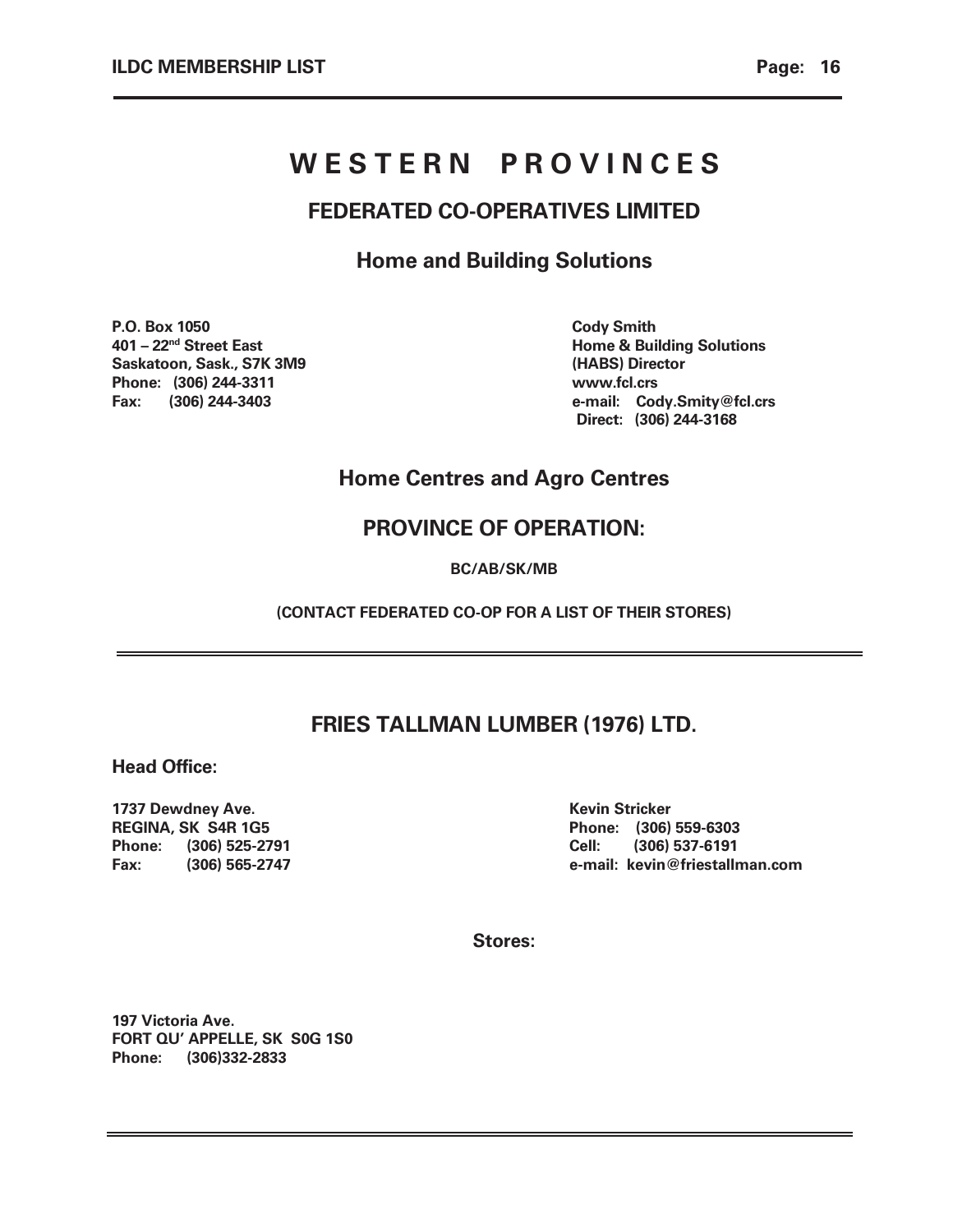Head Office:

21421 – 111 Avenue N. W. Kieran Porter EDMONTON, ALBERTA T5S 1Y1 President Phone: (780) 451-0600 / (780) 447-3686 Ph/Fx: (780) 665-3264 Fax: (780) 447-4042 e-mail: Kieran.Porter@igloo.ca

Stores:

Igloo Building Supplies Group **Igloo Building Supplies Group** 338 Old Airport Road 16255 Country Road #2 YELLOWKNIFE, NT X1A 3T3 **LONG SAULT, ON K0C 1P0** 

Design Studio 12832 184 Street Edmonton, AB T5V 1T4

J&H BUILDER'S WAREHOUSE

Head Office:

2505 Avenue C North Lloyd Postnikoff SASKATOON, SASKATCHEWAN S7L 6A6 Direct: 306-652-5322 Phone: (306) 652-5322 Fax: (306) 652-5347 e-mail: lloydp@jhhomes.com

Stores:

2505 Avenue C North SASKATOON, SASKATCHEWAN S7L 6A6 Phone: (306) 652-5322 Fax: (306) 652-5347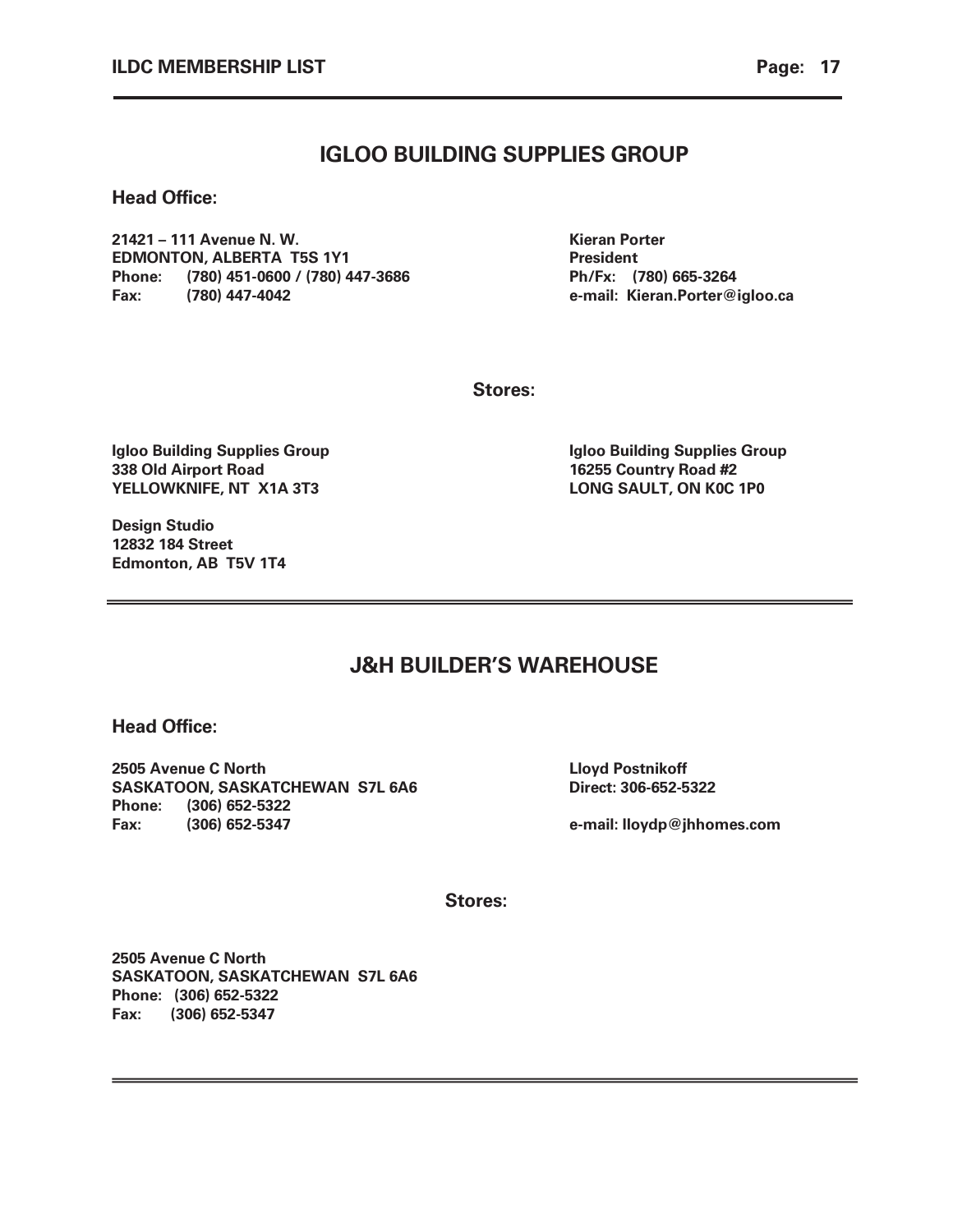### MCMUNN & YATES BUILDING SUPPLIES LTD.

#### **Head Office:**  $\qquad \qquad$  Jason Yates

Hwy 20 East, Box 610 Phone: 204-638-5303 DAUPHIN, MANITOBA R7N 2V4 Phone: (204) 638-5303 Fax: (204) 622-7050

e-mail: jyates@mcmunnandyates.com

#### Stores:

Hwy 20 East, Box 610 **1040** Richmond Ave. Phone: (204) 638-5303 Phone: (204) 728-1986 Fax: (204) 622-7053 Fax: (204) 726-1590

Box 38, 114 Railway Ave. North **Box 1328, 296 Main Street North** Box 1328, 296 Main Street North GRANDVIEW, MB ROL 0Y0 **ROBLIN, MB ROL 1P0** Phone: (204) 546-2020 Phone: (204) 937-8371 Fax: (204) 546-3041 Fax: (204) 937-4368

Box 1240, 127 Main Street North Box 150 Phone: (204) 773-2690 Phone: (204) 447-3152 Fax: (204) 773-3318 Fax: (204) 447-2332

Box 8, 16 Main Street 1666 Highway 17 West ERIKSDALE, MB ROC 0W0 KEEWATIN, ON POX 1CO Phone: (204) 739-5275 / (204) 739-2110 Phone: (807) 547-3366 Fax: (204) 739-2018 Fax: (807) 547-3333

44 Station Road & Nelson Road **Box 5006, Highway 10E** THOMPSON, MB R8N 0N7 YORKTON, SK S3N 2V6 Phone: (204) 778-8363 Phone: (306) 783-8516 Fax: (204) 778-8640 Fax: (306) 786-6555

Provincial Road 302 S Box 1179, 546 – 1st Street P.O. Box 1420 KAMSACK, SK S0A 1S0 BEAUSEJOUR, MB R0E 0C0 Phone: (306) 542-3633 Phone: (204) 268-1603 **Fax: (306) 542-3672** Fax: (204) 268-1507

Box 688, Highway 1A West **Distribution Centre** PORTAGE LA PRAIRIE, MB R1N 3C2 5040 Portage Avenue Phone: (204) 239-8750 **HEADINGLY, MB R4H 1C7** Fax: (204) 239-8752 Phone: (204) 888-5002

1 Park Avenue FLIN FLON, MB R8A 0V4 Contractor Delivery Phone: (204) 687-3401 195 Industrial Road

DAUPHIN, MB R7N 2V4 BRANDON, MB R7A 1M6

RUSSELL, MB R0J 1W0 STE. ROSE DU LAC, MB R0L 1S0

Fax: (204) 831-1865

Fax: (204) 687-3555 OAKBLUFF, MB R4G 0A5 Phone: (204) 832-7326 Fax: (204) 832-8949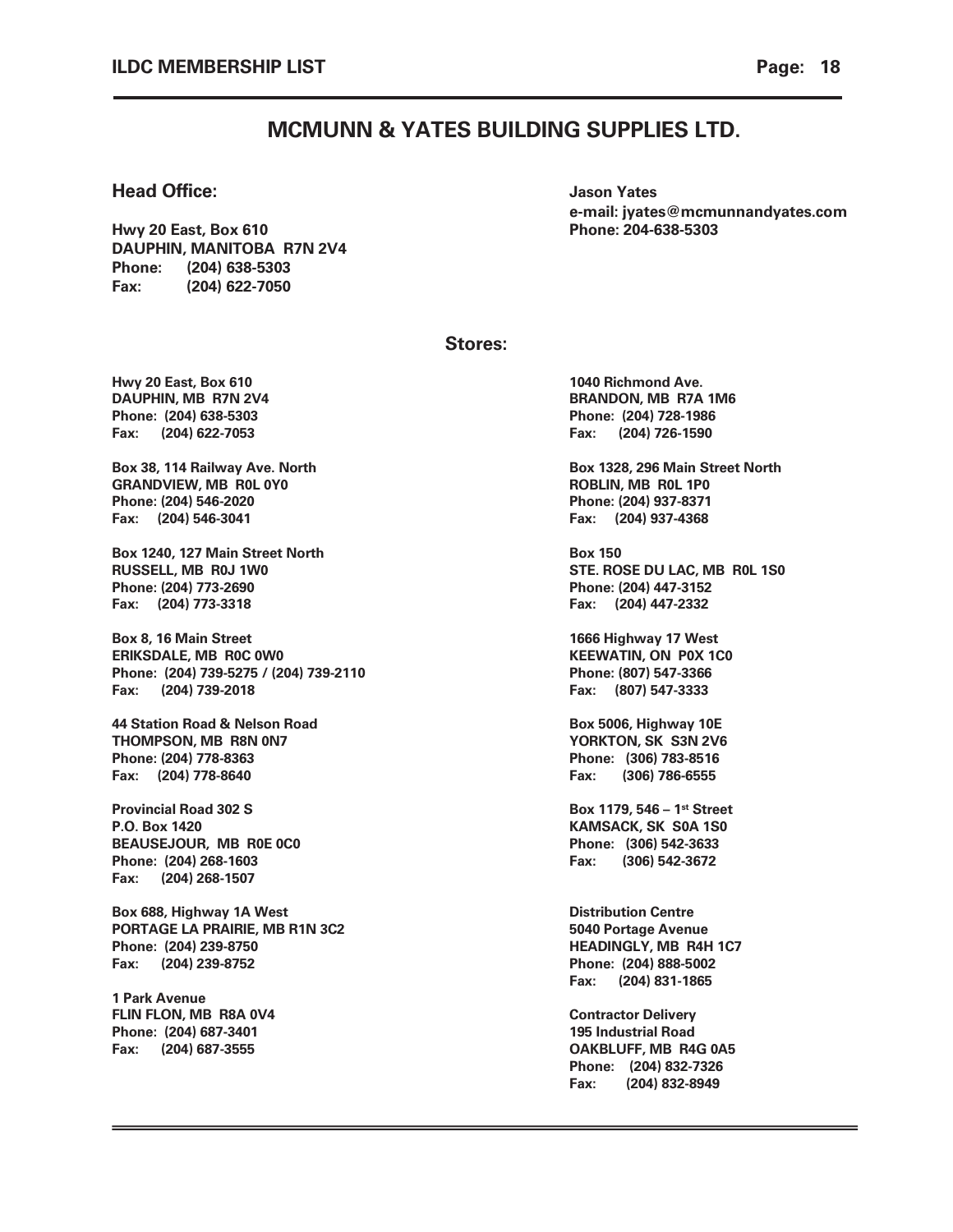### MCMUNN & YATES BUILDING SUPPLIES LTD.

### Stores Continued…

600 Pembina Highway 2366 McPhillips Ave. WINNIPEG, MB R3M 3S3 WINNIPEG, MB R2V 4J6 Phone: (204) 940-4040 Phone: (204) 940-4043 Fax: (204) 284-0744 Fax: (204) 336-0360

Fax: (204) 885-3203 Fax: (204) 253-6386

Tim Br Fab (Oakbluff) Tim Br Fab (Dauphin) 160 Industrial Road, RM of MacDonald Box 870 OAKBLUFF, MB R4G 0A5 DAUPHIN, MB R7N 3J5 Phone: (204) 888-7663 Phone: (204) 638-9601 Fax: (204) 832-9463 Fax: (204) 622- 7056

**760 1st Street 635 Whitmore Ave. E.** BRANDON, MB R7A 0H2 DAUPHIN, MB R7N 2S8 Phone: (204) 728-0153 Phone: (204) 622-9663 Fax: (204) 726-5765 Fax: (204) 622-9669

M & Y Fort Frances 861 King's Highway FORT FRANCES, ON P9A 2X5 Phone: (807) 274-3853 Fax: (807) 274-5789

3660 Portage Avenue 200 Meadowwood Drive WINNIPEG, MB R3K WINNIPEG, MB R2M 5G3 Phone: (204) 940-4041 Phone: (204) 940-4042

Jenkins Flooring (Brandon) Jenkins Flooring (Dauphin)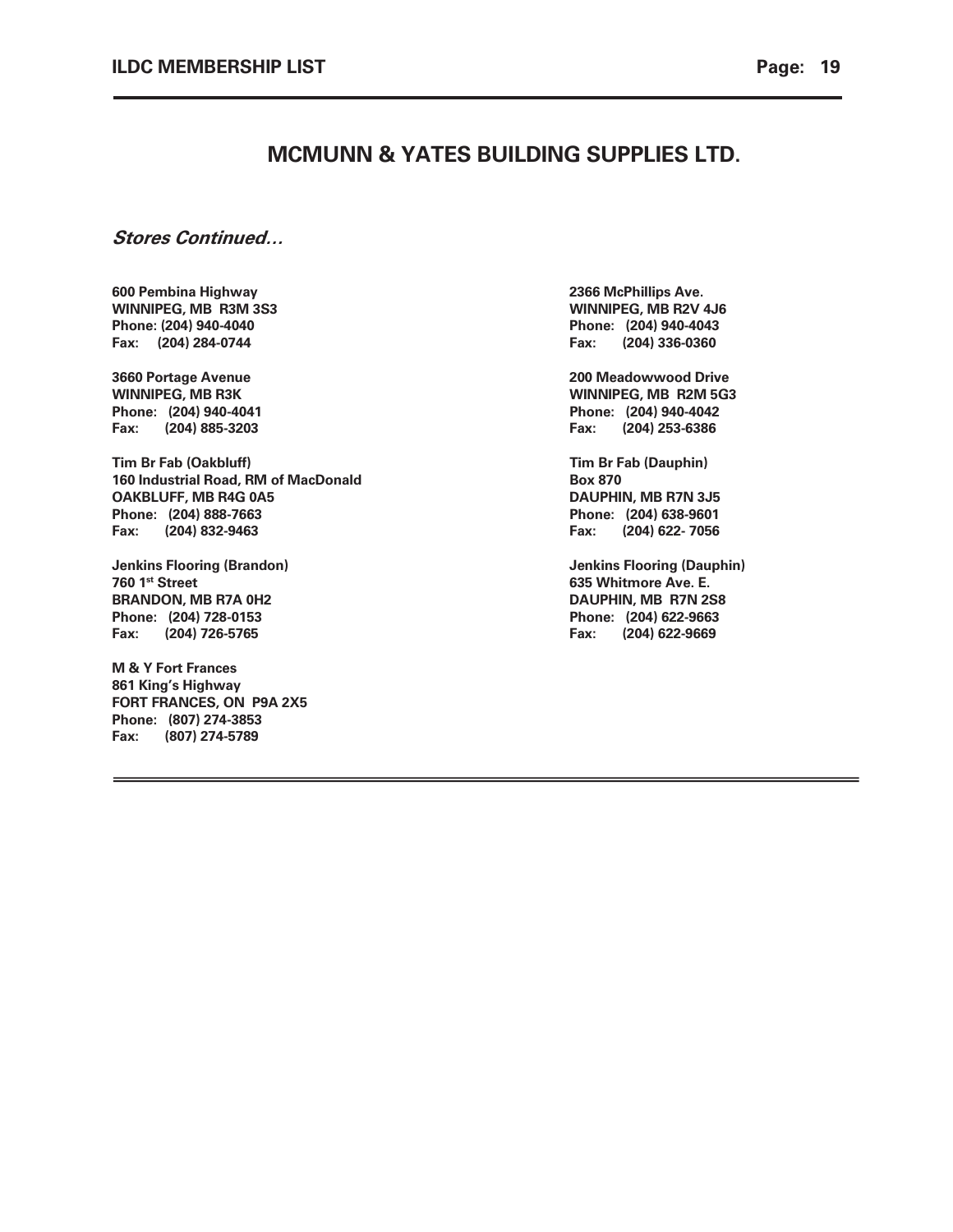### STAR BUILDING MATERIALS

### Corporate Offices:

16 Speers Road Ken Crockett WINNIPEG, MANITOBA R2J 1L8 Direct: (403) 290-3366 Phone: (204) 233-8687 Cell: (403) 888-5311

2345 Alyth Road CALGARY, ALBERTA T2G 5T8 Phone: (403) 720-0010 Fax: (403) 720-0249

Fax: (204) 231-1319 e-mail: KCrockett@starbuilding.ca

Stores:

Star Building Materials Star Truss Systems Star Truss Systems 16 Speers Road 1700 Molson St. WINNIPEG, MANITOBA WINNIPEG, MANITOBA Phone: (204) 233-8687 Phone: (204) 669-4600

Star Ready to Move Homes Star Building Materials Star Building Materials 1066 Springfield Road 2345 Alyth Road SE WINNIPEG, MANITOBA CALGARY, ALBERTA Phone: (204) 669-9200 Phone: (403) 720-0010

Star Building Components 4507 – 61 Avenue LEDUC, ALBERTA T9E 7B5 Phone: (780) 986-0334